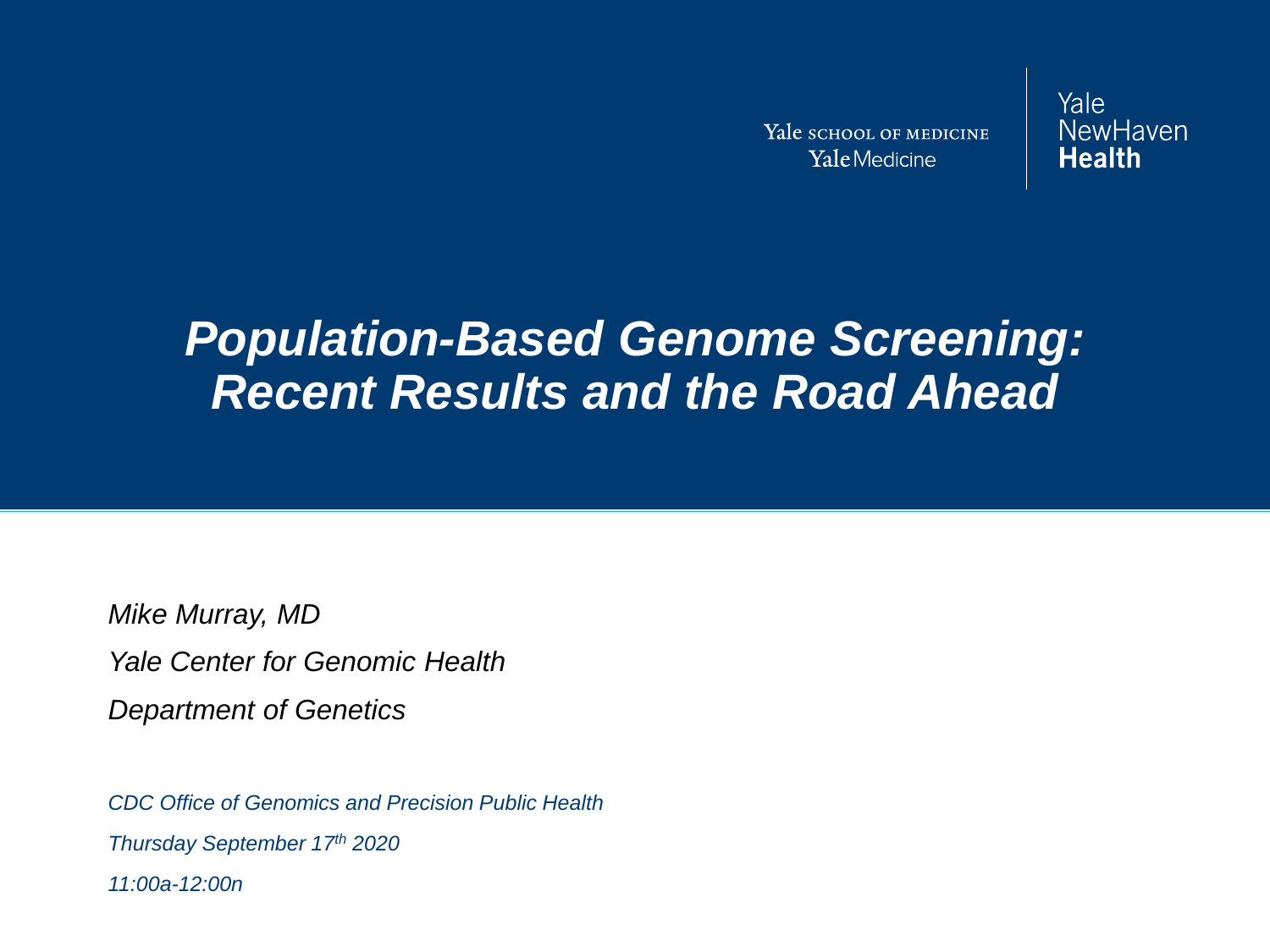**Pathogenic** [path-uh-jen-ik] *Adjective* **capable of producing disease**

Used in a sentence:

The patient has a pathogenic *BRCA1* variant. The patient has a pathogenic *HNF4A* variant.

Definition: [www.dictionary.com](http://www.dictionary.com/)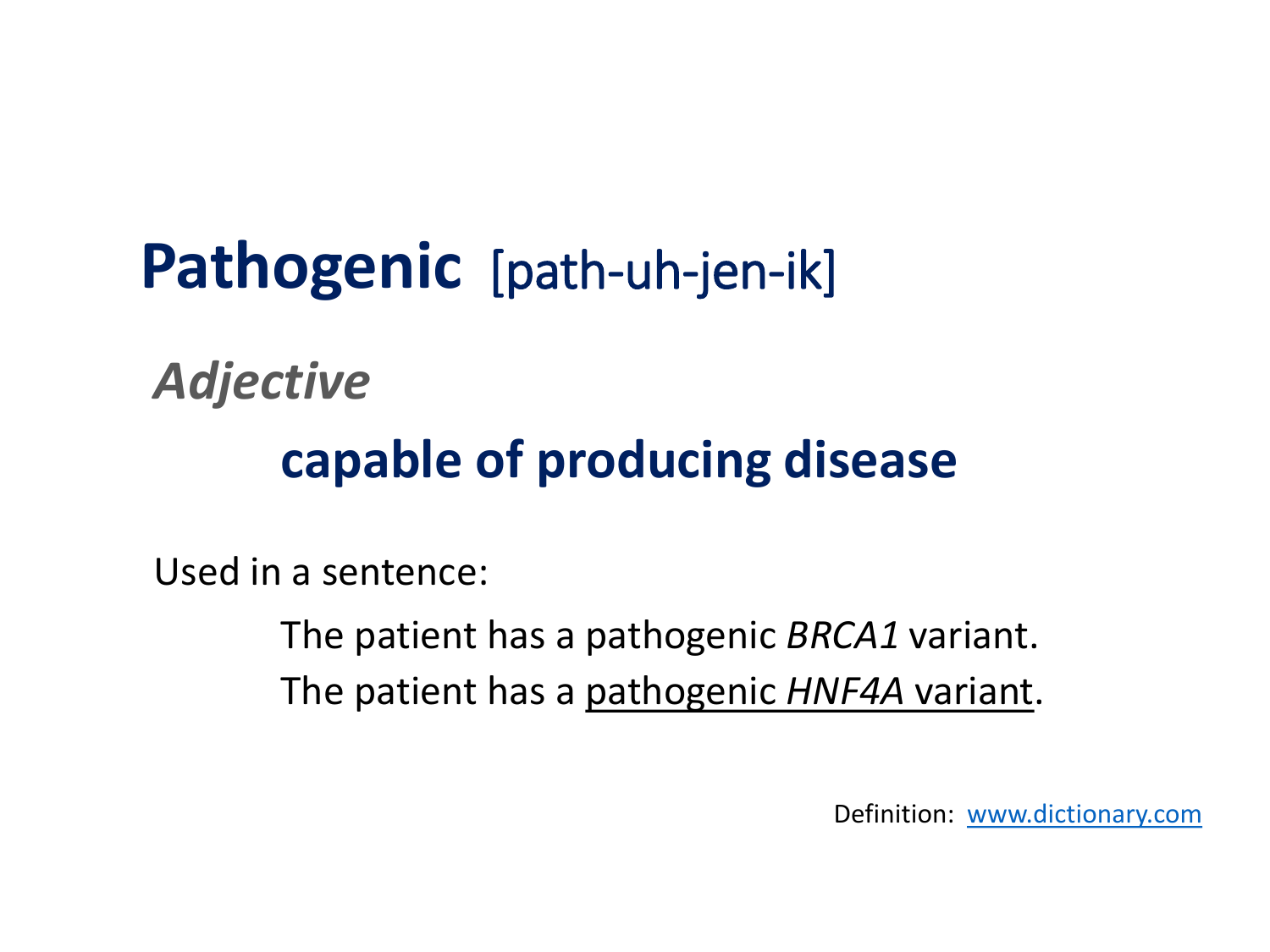## **Two patients with the same pathogenic** *HNF4A* **variant. The variant is causally associated with MODY**

(Maturity-Onset Diabetes of the Young - Autosomal Dominant)

### **CASE 1**

- 25-year-old woman with
	- On insulin for  $\dagger$  blood sugar
	- Diabetes diagnosed age 23 yrs.
	- Strong family history of early onset diabetes

#### **CASE 2**

- 25-year-old woman with
	- Normal blood sugar
	- No personal history of diabetes
	- No family history of early onset diabetes

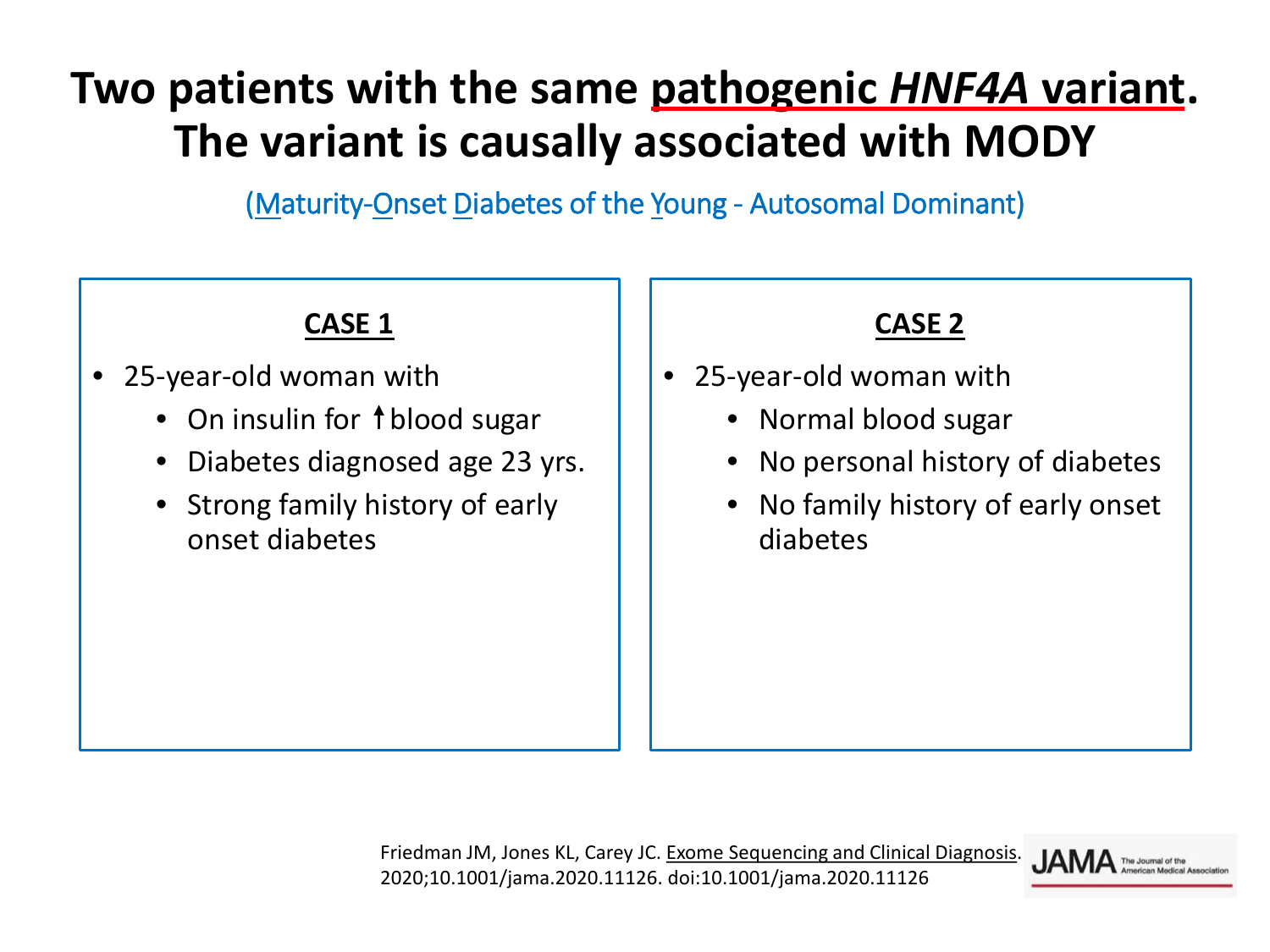# **Five Steps Following The Return of a Screening Result**

- **1. EDUCATE** *(genetic counseling)*
- **2. EVALUATE** *(targeted clinical evaluation)*
- **3. CASCADE TESTING** *(to identify at-risk family members)*
- **4. FLAG THE MEDICAL RECORD** *(name the variant in problem list)*
- **5. CARRY OUT LONGTERM CLINICAL FOLLOW-UP** *(and track outcomes)*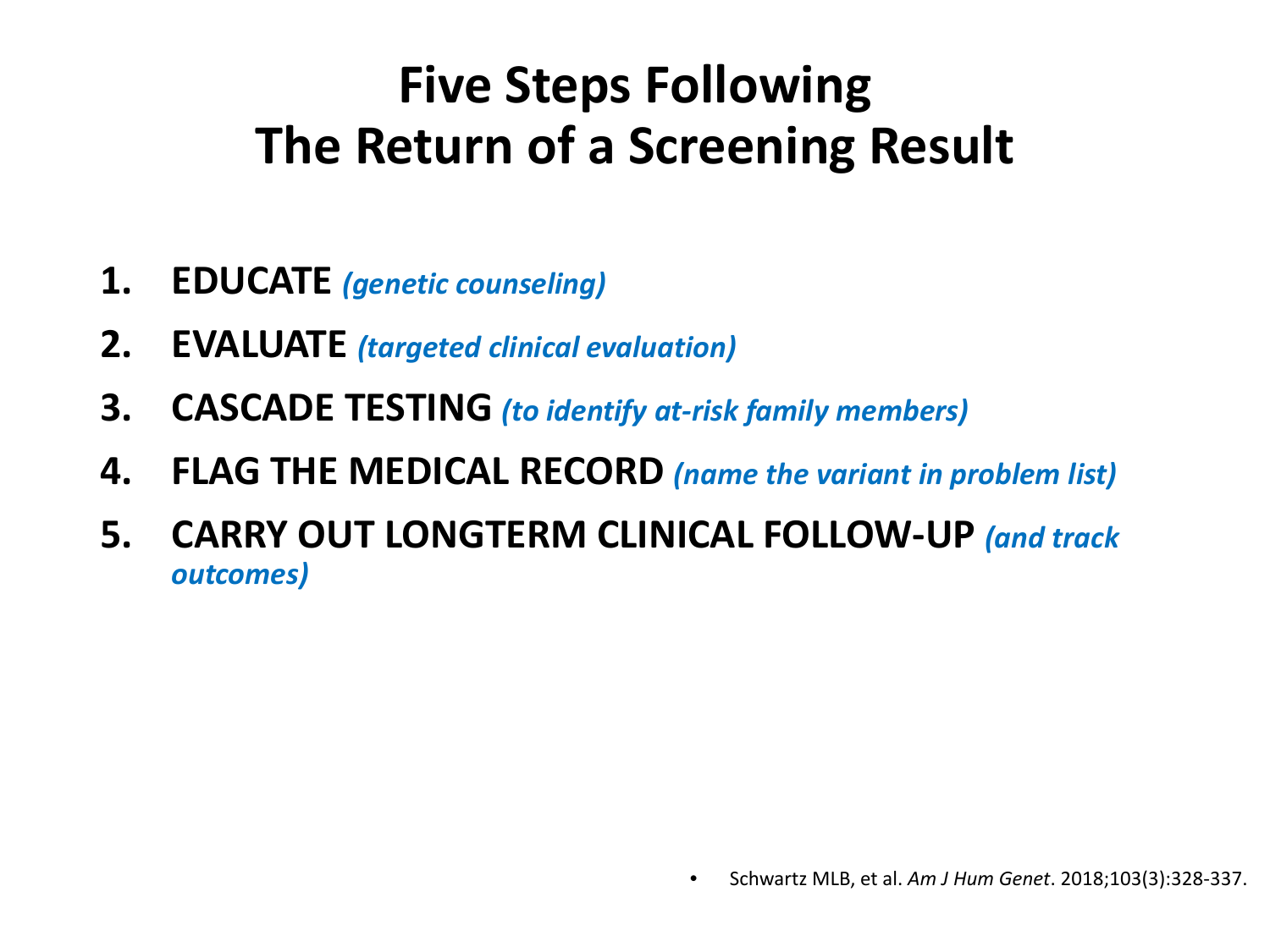#### **Your DNA is not your diagnosis**



- Murray MF, Giovanni MA. *Nat Med*. 2020;26(8):1172-1174
- Manickam K, et al. *JAMA Netw Open*. 2018;1(5):e182140.
- Murray MF. *Genet Med*. 2016;18(8):765-767.